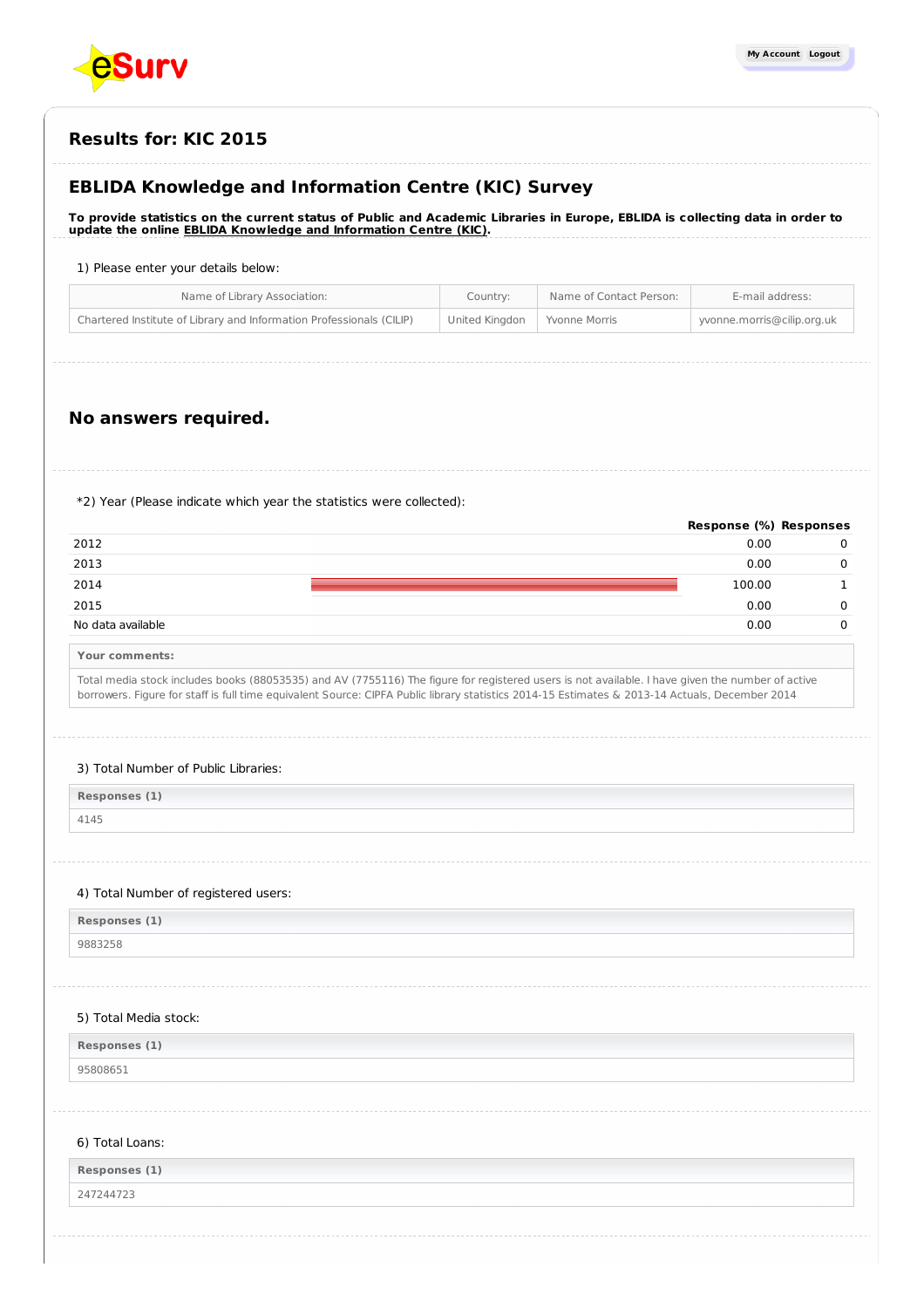#### 7) Total Visits:

**Responses (1)**

282332177

### 8) Total Number of staff:

19308

# 9) Average of e-resources:

This question has no responses

### 10) Total e-visits (No. of hits to the websites):

**Responses (1)**

114700000

# **No answers required.**

\*11) Year (Please indicate which year the statistics were collected):

|                   | Response (%) Responses |  |
|-------------------|------------------------|--|
| 2012              | 0.00                   |  |
| 2013              | 50.00                  |  |
| 2014              | 0.00                   |  |
| 2015              | 0.00                   |  |
| No data available | 0.00                   |  |
| Your comments:    | 50.00                  |  |

**Your comments:**

Figure for staff is full time equivalent Media stock is books only Source: SCONUL/LISU database

### 12) Total Number of Academic Libraries:

**Responses (1)**

## 944

### 13) Total Number of registered users:

This question has no responses

# 14) Total Media stock:

**Responses (1)**

### 115114996

15) Total Loans: